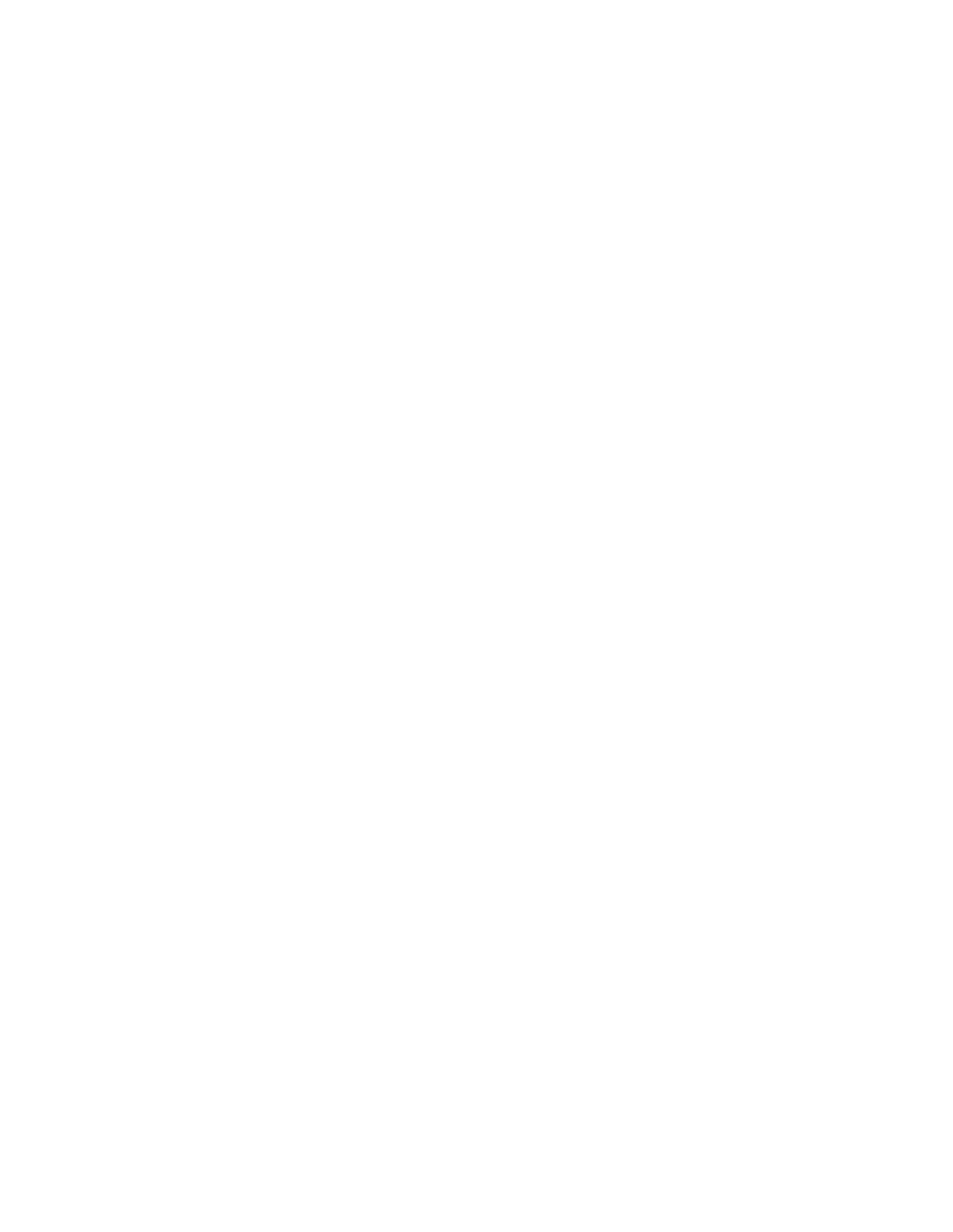# **CHAPTER 8 – FIRE REGULATIONS**

# **Article 1 – Fire Department and Rescue Squad**

### <span id="page-2-2"></span><span id="page-2-1"></span><span id="page-2-0"></span>**SECTION 8-101: OPERATION AND FUNDING; AGREEMENT WITH RURAL FIRE DISTRICT**

A. The city operates the Fire Department and Rescue Squad through the fire chief and firefighters. The City Council may levy a tax annually of not more than \$0.07 on each \$100.00 upon the taxable value of all the taxable property within the city for the maintenance and benefit of the volunteer Fire Department. The amount of such tax shall be established at the beginning of the year and shall be included in the adopted budget statement. Upon collection of such tax, the city treasurer shall disburse the same upon the order of the fire chief with the approval of the City Council.

B. The Fire Department is authorized to enter into an agreement with the appropriate Rural Fire Protection District for the mutual aid and protection of the residents of both the city and the Rural District. Such an agreement shall provide for mutual aid, protection and a sharing of necessary expenses between the city and the Rural District. The agreement so entered into shall be on file in the office of the city clerk for public inspection during office hours. (Neb. Rev. Stat. §§17-147, 17-718, 35-501, 35-530)

### <span id="page-2-3"></span>**SECTION 8-102: RESCUE SQUAD**

The Fire Department may also operate a rescue unit for the benefit of those within the Rural Fire Protection District. The department shall make rules and regulations for the proper and effective use of emergency rescue equipment and for the adequate training of personnel to operate such equipment, subject to the review of the City Council and Rural Fire Board. It shall be the duty of the official in charge of the Rescue Squad during the time of a rescue call to insure that every victim of mishap is aided or aided and transported to the emergency room of the nearest hospital. Rescue personnel also respond to all fire calls. (Neb. Rev. Stat. §35-514.02)

## <span id="page-2-4"></span>**SECTION 8-103: FIRE CHIEF**

A. The fire chief shall be elected by the members of the Fire Department. He shall manage the department and it shall be his duty to inform the City Council and Rural Fire Board when any of the fire engines, hose, ladders, or other apparatus needs repair. Upon the written consent and directive of the council and board, the fire chief shall cause the repair, improvement, or maintenance of the said equipment and shall personally supervise and approve of the same. It shall be the duty of the fire chief to come before the City Council and Rural Fire Board at their regular meetings in January each year to give a report of the general condition and the proposed additions or improvements recommended by him.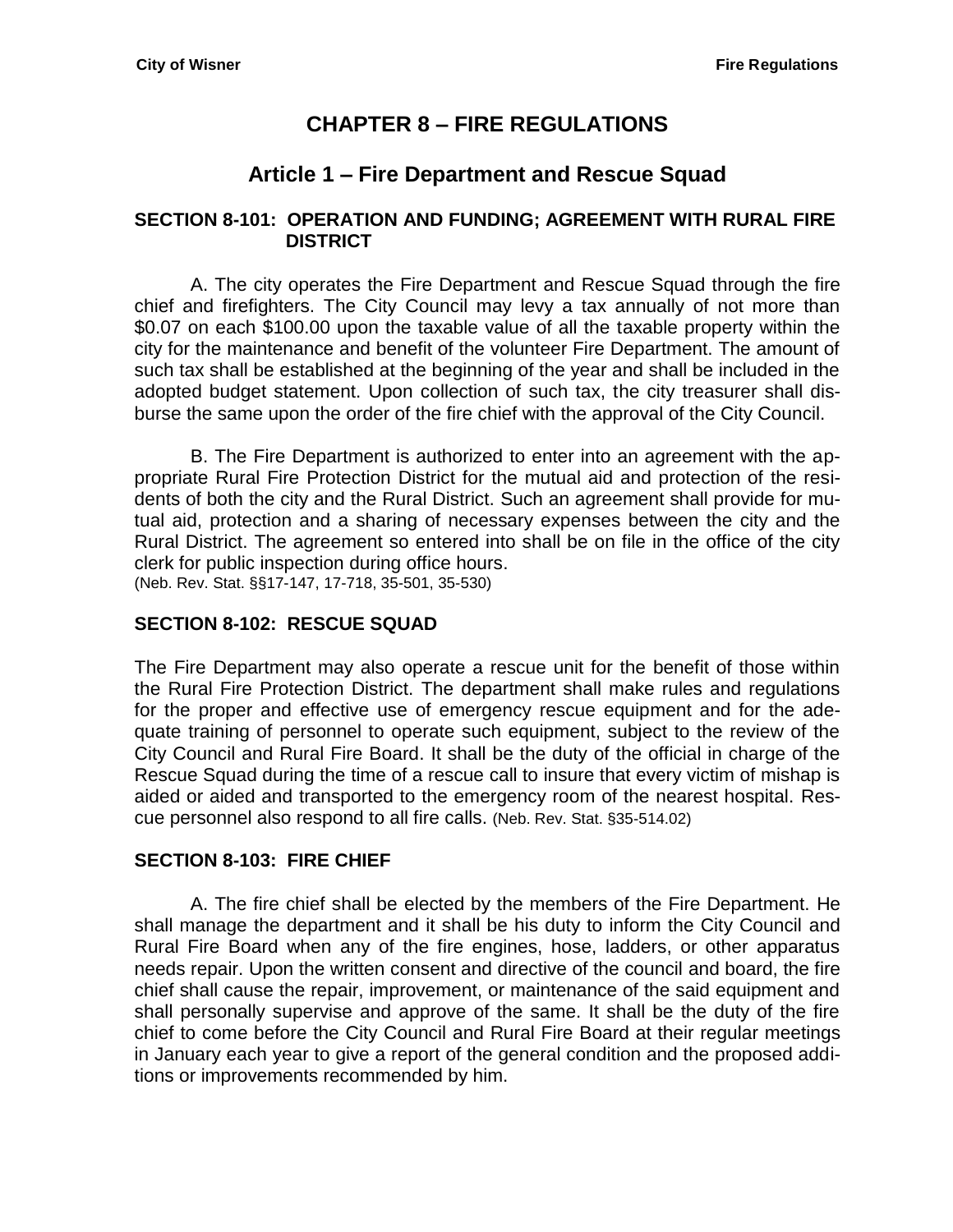B. The fire chief shall, on the first day of April and October each year, file with the city clerk a certified copy of the rolls of all members in good standing in their respective companies. The fire chief shall keep or cause to be kept a record of all meetings of the Fire Department, the attendance record of all members, and a record of all fires; he shall make a full report of these records to the city clerk during the last week in April each year. The record of any fire shall include the cause, origin, circumstances, property involved, and whether criminal conduct may have been involved. In the event of sizable property damage, the fire chief shall include the information of whether the losses were covered by insurance, and if so, in what amount. All records shall be available to the public at any reasonable time.

C. The chief shall enforce all laws and ordinances covering the prevention of fires, the storage and use of explosives and flammable substances, the installation of fire alarm systems, the regulation of fire escapes, and the inspection of all premises requiring adequate fire escapes. He shall have the right to enter at all reasonable hours into buildings and upon all premises within his jurisdiction for the purpose of examining the same for fire hazards and related dangers. The chief shall investigate the cause, origin, and circumstances of any fire arising within his jurisdiction. (Neb. Rev. Stat. §§17-505, 35-102, 35-108, 81-506, 81-512)

## <span id="page-3-0"></span>**SECTION 8-104: MEMBERSHIP**

A. The volunteer Fire Department shall not have upon its rolls at one time more than 25 persons for each engine company in the Fire Department.

B. Volunteer firefighters of the Fire Department shall be deemed employees of the city while in the performance of their duties as members of the department. Members of the volunteer Fire Department, before they are entitled to benefits under the Nebraska Workers' Compensation Act, shall be recommended by the fire chief or some person authorized to act for the chief for membership therein to the mayor and City Council, and upon confirmation shall be deemed employees of the city. Members of the department after confirmation to membership may be removed by a majority vote of the council and thereafter shall not be considered employees of the city. Firefighters shall be considered as acting in the performance and within the course and scope of their employment when performing activities outside of the corporate limits of the city but only if directed to do so by the fire chief or some person authorized to act for the chief.

C. The City Council and Rural Fire Board shall purchase and maintain in force a policy of group term life insurance to age 65 covering the lives of all of the active volunteer fire and rescue personnel, except that when any such person serves more than one city or rural fire protection district, the policy shall be purchased only by the first city or district which he or she serves. The policy shall provide a minimum death benefit of \$10,000.00 for death from any cause and shall, at the option of the insured, be convertible to a permanent form of life insurance at age 65. The coverage of such policy shall terminate as to any individual who ceases to be an active volunteer member of the department.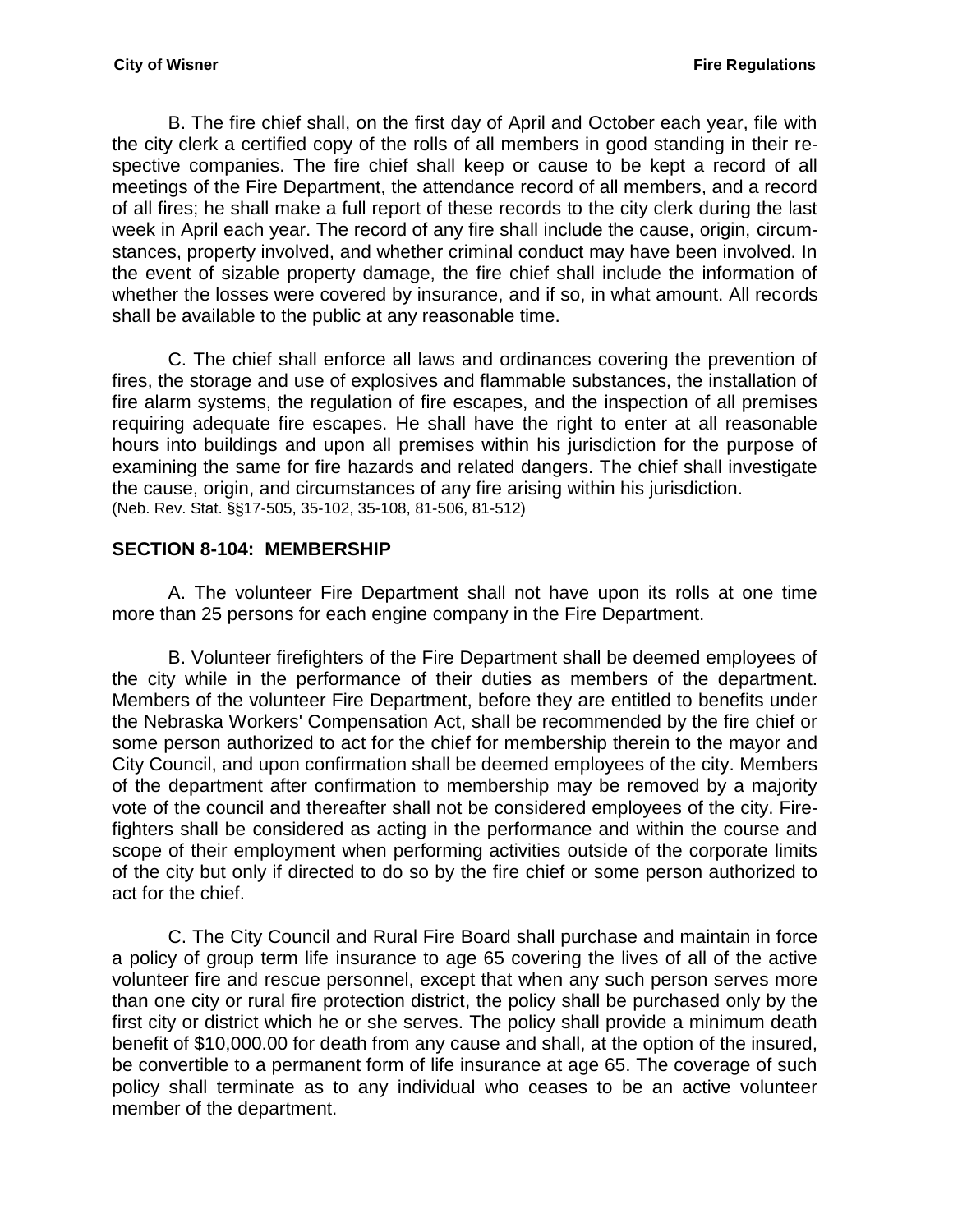D. For purposes of the prohibition on receipt of any witness fee, attendance fee, or mileage fee by an employee of the city called as a witness in connection with his or her officially assigned duties, volunteer firefighters and rescue squad members testifying in that capacity alone shall not be deemed employees of the city.

E. The City Council may compensate or reimburse any member of the Fire Department for expenses incurred in carrying out his or her duties in an amount set by resolution.

F. All members of the Fire Department shall be subject to such rules and regulations and shall perform such duties as may be prescribed or required of them by the fire chief or the City Council. The members of the department shall, during the time of a fire or great public danger, have and exercise the powers and duties of police officers and shall have full power and authority to arrest all persons guilty of any violation of the city code or the laws of the state.

(Neb. Rev. Stat. §§33-139.01, 35-101 through 35-103, 35-108, 48-115)

### <span id="page-4-0"></span>**SECTION 8-105: DUTIES OF DEPARTMENT**

It shall be the duty of the Fire Department to use all proper means for the extinguishment of fires, to protect property within the city and Rural Fire Protection District, and to secure the observance of all ordinances, laws, and other rules and regulations with respect to fires and fire prevention.

### <span id="page-4-1"></span>**SECTION 8-106: EQUIPMENT**

A. The Fire Department shall be equipped with such apparatus and other equipment as may be required from time to time to maintain its efficiency and properly protect life and property from fire.

B. Recommendations of apparatus needed shall be made by the chief and, after approval of the City Council or the Rural Fire Board, shall be purchased in such manner as may be designated by such groups. For such equipment as may be designated for urban or rural use, approval of the proper group is to be obtained in any event.

C. All equipment of the department shall be safely and conveniently housed in such places as may be designated by the City Council or the Rural Fire Board. Such places shall be heated during cold weather. (Neb. Rev. Stat. §28-519)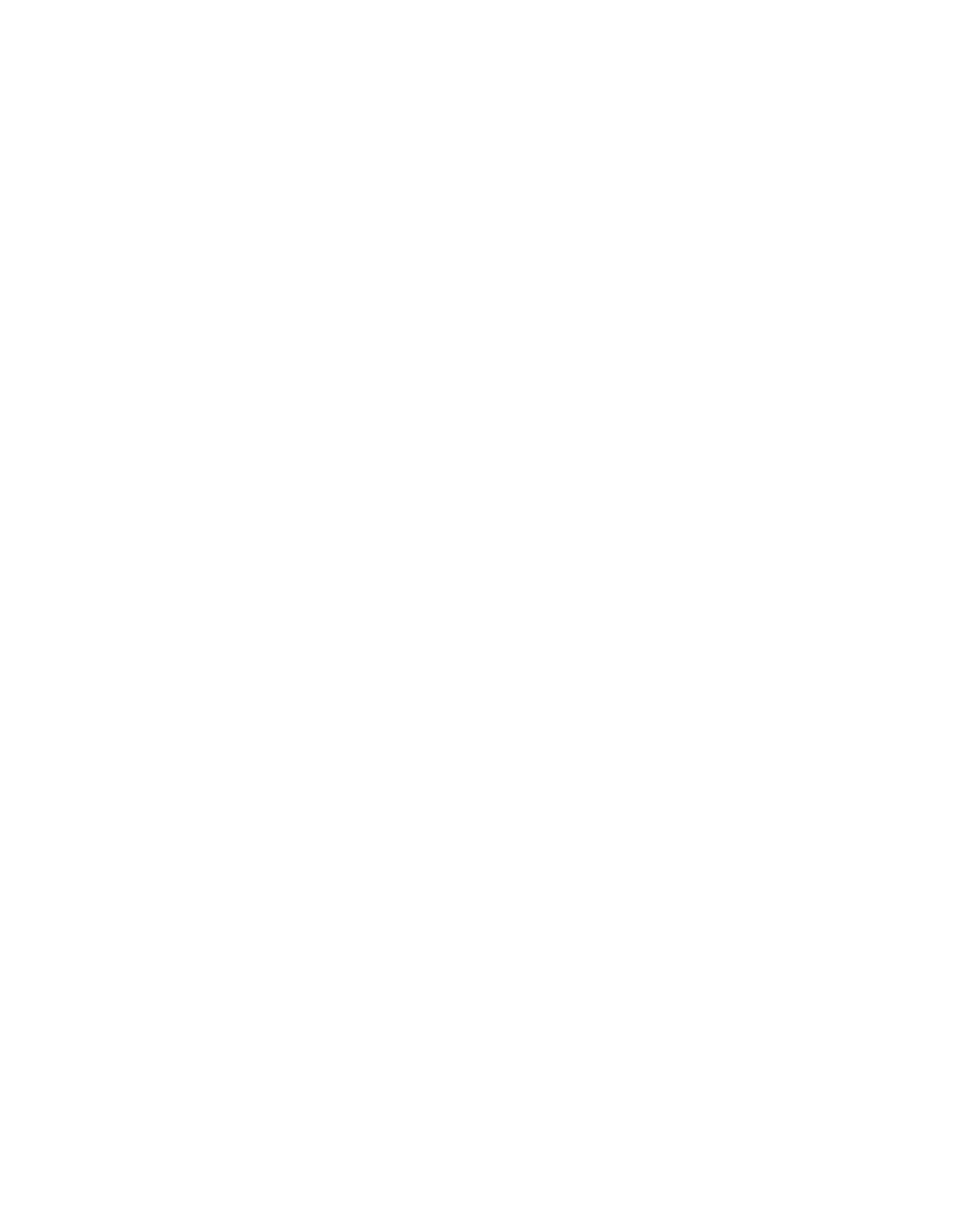# **Article 2 – Fires**

### <span id="page-6-1"></span><span id="page-6-0"></span>**SECTION 8-201: PRESERVATION OF PROPERTY**

Any official of the Fire Department shall have the power during the time of a fire to cause the removal of any private or public property whenever it shall become necessary to do so for the preservation of such property from fire, to prevent the spreading of fire, or to protect adjoining property. The said officials may direct the firemen to remove any building, structure, or fence for the purpose of checking the progress of any fire.

### <span id="page-6-2"></span>**SECTION 8-202: TRAFFIC**

The driver of any vehicle other than one on official business shall not follow any fire apparatus traveling in response to a fire alarm closer than 500 feet or drive into or park such vehicle within the block where fire apparatus have stopped in answer to a fire alarm. (Neb. Rev. Stat. §60-6,183)

#### <span id="page-6-3"></span>**SECTION 8-203: PEDESTRIANS**

It shall be unlawful for any pedestrian to enter or remain in any street after a fire alarm has sounded until the fire trucks have completely passed. (Neb. Rev. Stat. §28- 908)

### <span id="page-6-4"></span>**SECTION 8-204: DRIVING OVER HOSE**

It shall be unlawful for any person, without the consent of the fire chief or assistant fire chief, to drive any vehicle over unprotected hose of the Fire Department. (Neb. Rev. Stat. §60-6,184)

#### <span id="page-6-5"></span>**SECTION 8-205: FALSE ALARM**

It shall be unlawful for any person to raise any false alarm of fire intentionally and without good and reasonable cause. (Neb. Rev. Stat. §§28-907, 35-520)

### <span id="page-6-6"></span>**SECTION 8-206: MANDATORY ASSISTANCE**

Any official of the Fire Department may command the assistance and services of any person present at a fire to help in extinguishing the fire or in the removal and protection of property. Any spectator who refuses, neglects, or fails to assist after a lawful order to do so shall be deemed guilty of a misdemeanor.

### <span id="page-6-7"></span>**SECTION 8-207: INTERFERENCE**

It shall be unlawful for any person or persons to hinder or obstruct the fire chief or the members of the Fire Department in the performance of their duties. A person com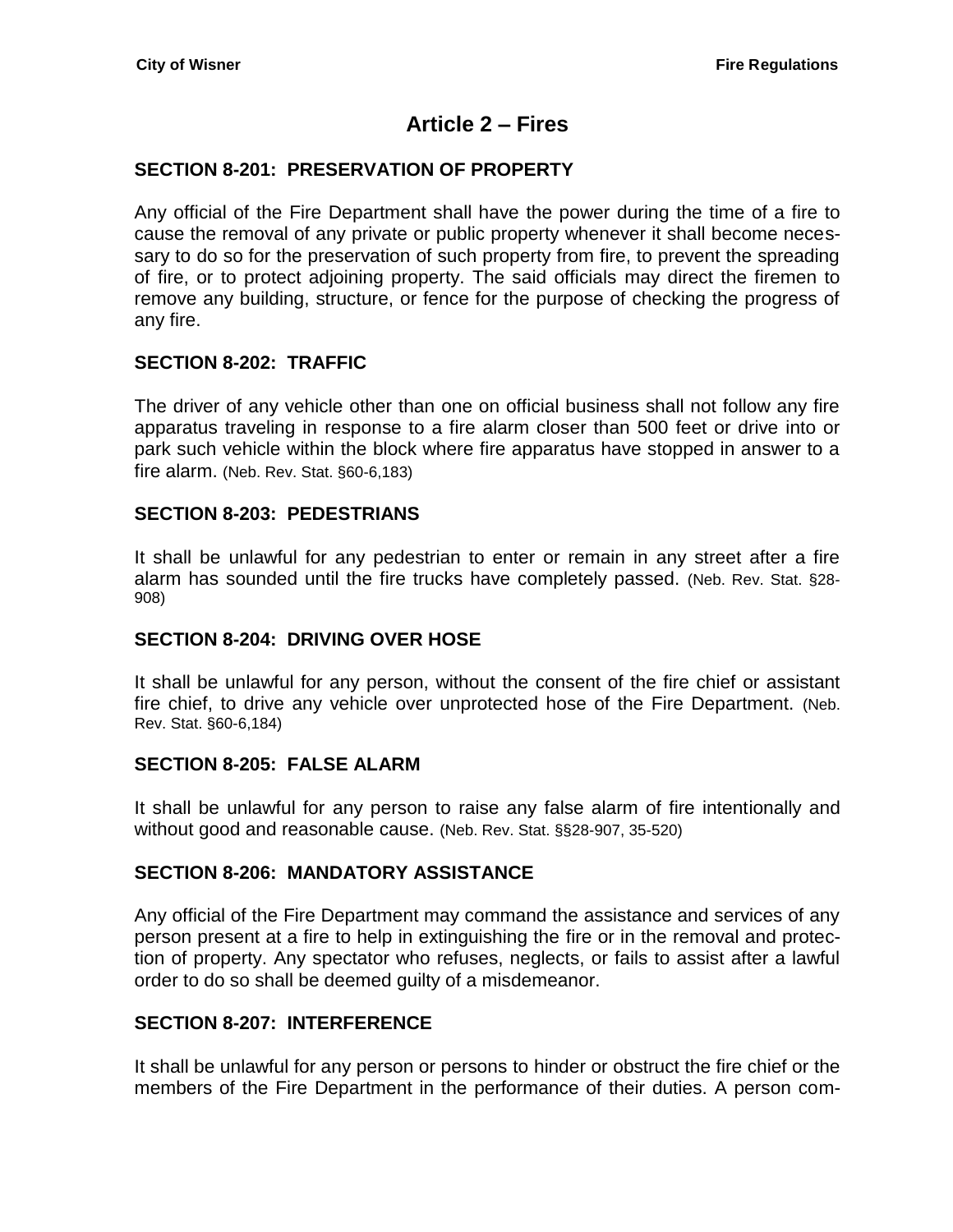mits the offense of interfering with a firefighter if at any time and place where any firefighter is discharging or attempting to discharge any official duties he or she willfully:

A. Resists or interferes with the lawful efforts of any firefighter in the discharge or attempt to discharge an official duty; or

B. Disobeys the lawful orders given by any firefighter while performing his duties; or

C. Engages in any disorderly conduct which delays or prevents a fire from being extinguished within a reasonable time; or

D. Forbids or prevents others from assisting or extinguishing a fire or exhorts another person, as to whom he has no legal right or obligation to protect or control, not to assist in extinguishing a fire. (Neb. Rev. Stat. §28-908)

## <span id="page-7-0"></span>**SECTION 8-208: FIRE INVESTIGATION**

It shall be the duty of the Fire Department to investigate or cause to be investigated the cause, origin, and circumstances of every fire occurring in the city in which property has been destroyed or damaged. Any fire of unknown origin shall be reported and such officers shall especially make an investigation and report as to whether such fire was the result of carelessness, accident, or design. Such investigation shall be in compliance with the rules and regulations of the state fire marshal. The officer making the investigation of fires occurring within the city shall immediately notify the state fire marshal and shall, within one week of the occurrence of the fire, furnish him or her with a written statement of all the facts relating to the cause and origin of the fire and such further information as he or she may call for. (Neb. Rev. Stat. §81-506)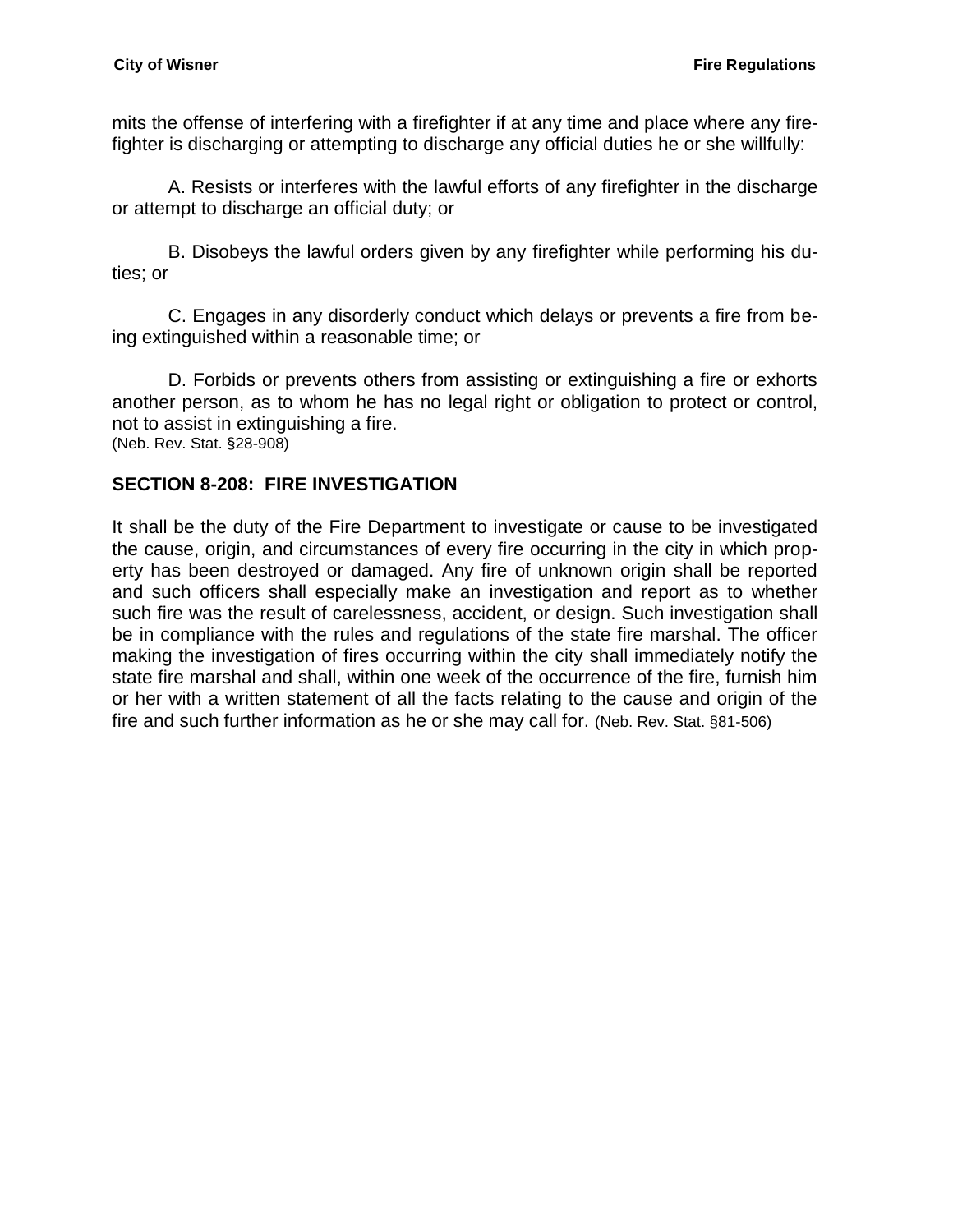# **Article 3 – Fire Prevention**

## <span id="page-8-1"></span><span id="page-8-0"></span>**SECTION 8-301: FIRE CODE; ADOPTED BY REFERENCE**

All of the provisions of the 2018 edition of the Fire Code, as published by the National Fire Protection Association and recommended by the American Insurance Association, are hereby adopted by reference as part of this chapter. One copy, together with all revisions of and amendments thereto, shall be available in the office of the city clerk for public inspection during office hours. In the event that any of the provisions of said code are in conflict with any of the provisions of the municipal code, the provisions of the municipal code shall prevail. (Neb. Rev. Stat. §§18-132, 19-902, 19-922, 81-502)

## <span id="page-8-2"></span>**SECTION 8-302: LIFE SAFETY CODE; ADOPTED BY REFERENCE**

Incorporated by reference into this municipal code are the standards recommended by the National Fire Protection Association known as the Life Safety Code, 2018 edition, and all subsequent amendments. This code shall have the same force and effect as if set out verbatim herein. One copy of the Life Safety Code shall be on file with the city clerk, available for public inspection during office hours. (Neb. Rev. Stat. §§18-132, 19-902, 81-502)

## <span id="page-8-3"></span>**SECTION 8-303: CODE ENFORCEMENT**

It shall be the duty of all city officials to enforce the incorporated fire code provisions as provided in Sections 8-301 and 8-302, and all infractions shall be immediately brought to the attention of the fire chief.

### <span id="page-8-4"></span>**SECTION 8-304: OPEN BURNING BAN; WAIVER; PERMIT**

A. There shall be a statewide open burning ban on all bonfires, outdoor rubbish fires, and fires for the purpose of clearing land.

B. The fire chief may waive an open burning ban under subsection (A) of this section for an area under the Fire Department's jurisdiction by issuing an open burning permit to a person requesting permission to conduct open burning. Said person shall make application on a form provided by the state fire marshal. The permit shall be signed by the fire chief. He or she may adopt standards listing the conditions acceptable for issuing a permit to conduct open burning under this section.

C. The fire chief may waive an open burning ban under the local fire department's jurisdiction when conditions are acceptable to the chief. Anyone intending to burn in such jurisdiction when the open burning ban has been waived shall notify the fire chief beforehand of his or her intention to burn.

D. The Fire Department may set and charge a fee not exceeding \$10.00 for each such permit issued. Such fees shall be remitted to the City Council for inclusion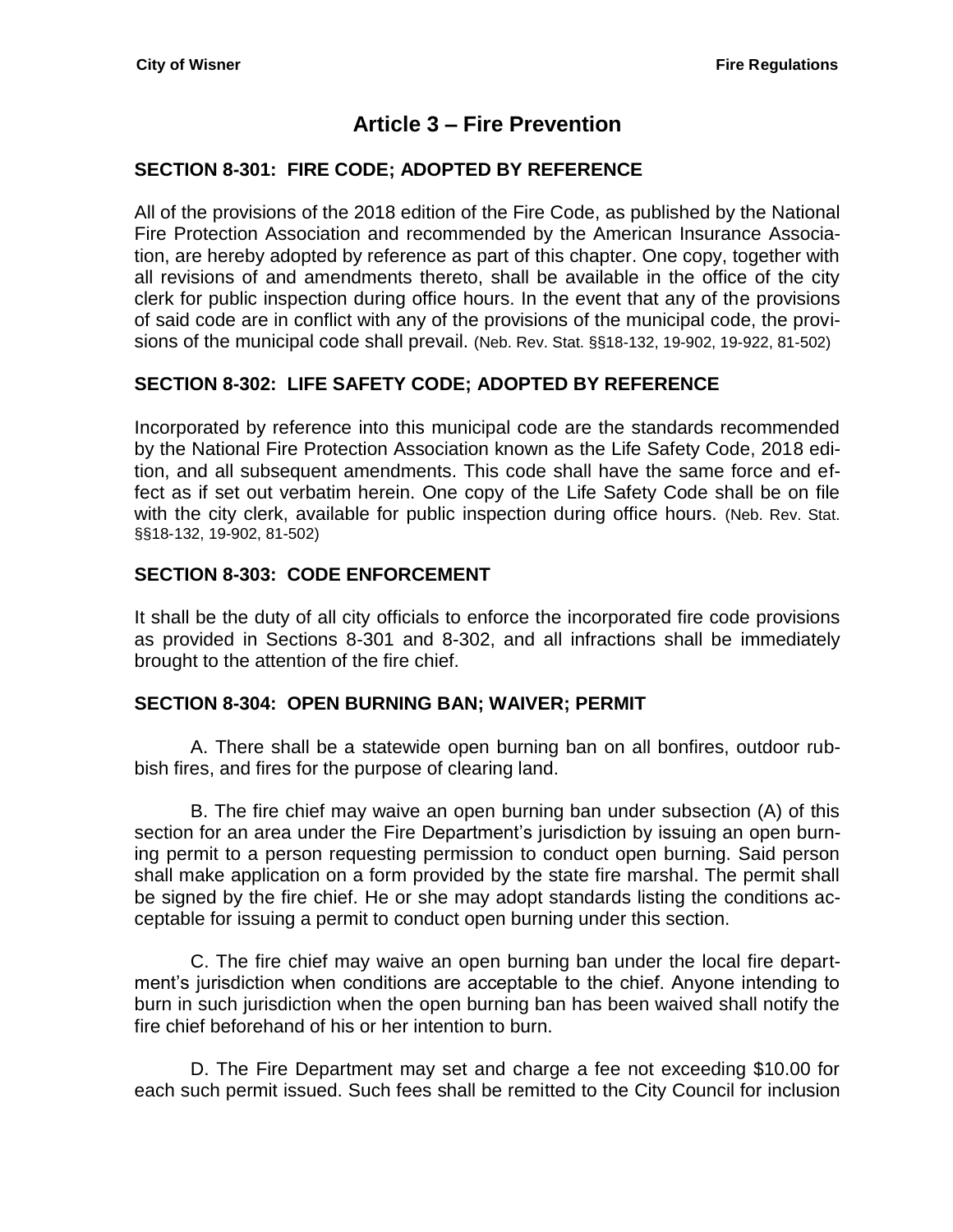in the general funds allocated to the Fire Department. Such funds shall not reduce the tax requirements for the Fire Department. No such fee shall be collected from any state or political subdivision to which such a permit is issued to conduct open burning under subsection (B) of this section in the course of such state's or political subdivision's official duties.

(Neb. Rev. Stat. §81-520.01)

### <span id="page-9-0"></span>**SECTION 8-305: OUTDOOR FIRE PITS AND FIREPLACES**

- A. The following definitions shall apply in this section:
	- 1. "Outdoor fireplaces" shall include fire pits, portable fire pits, and chimineas. These residential outdoor fireplaces use wood as a fuel and are used for containing recreational fires located at a private residence for the purpose of outdoor cooking and personal enjoyment. Outdoor fireplaces do not include barbeque grills that use propane or charcoal as a fuel and are used primarily for outdoor cooking.
	- 2. "Portable fire pits" are defined as being commercially designed and intended to confine and control outdoor wood fires.
	- 3. "Chimineas" are defined as outdoor patio fireplaces, usually made from clay, intended to confine and control outdoor wood fires.
	- 4. "Fire pits" are usually constructed of steel, concrete and/or stone, and constructed above ground with a heavy steel screen cover.
- B. All outdoor fireplaces shall meet the following requirements:
	- 1. *Clearances*. A minimum ten-foot clearance shall be maintained between the outdoor fireplace and combustible structure or materials such as walls, roofs, fences, decks, wood piles, and other combustible material.
	- 2. *Construction*. Outdoor fireplaces shall be constructed of concrete or approved non-combustible materials. Not permitted are drums, barrels, half-barrels, or similarly constructed devices.
	- 3. *Size*. The fuel area for a fire pit shall not be larger than 3 feet in diameter and not more than 3 feet in height.
	- 4. *Location*. An outdoor fireplace shall be placed on a stable noncombustible surface such as a concrete pad and only at grade level and shall not be located on a combustible balcony or deck nor under any combustible balcony or any overhanging portion of a structure.
	- 5. *Type of Materials Being Burnt*. Materials allowed by this section shall be limited to untreated wood or approved fireplace starter logs. Petroleum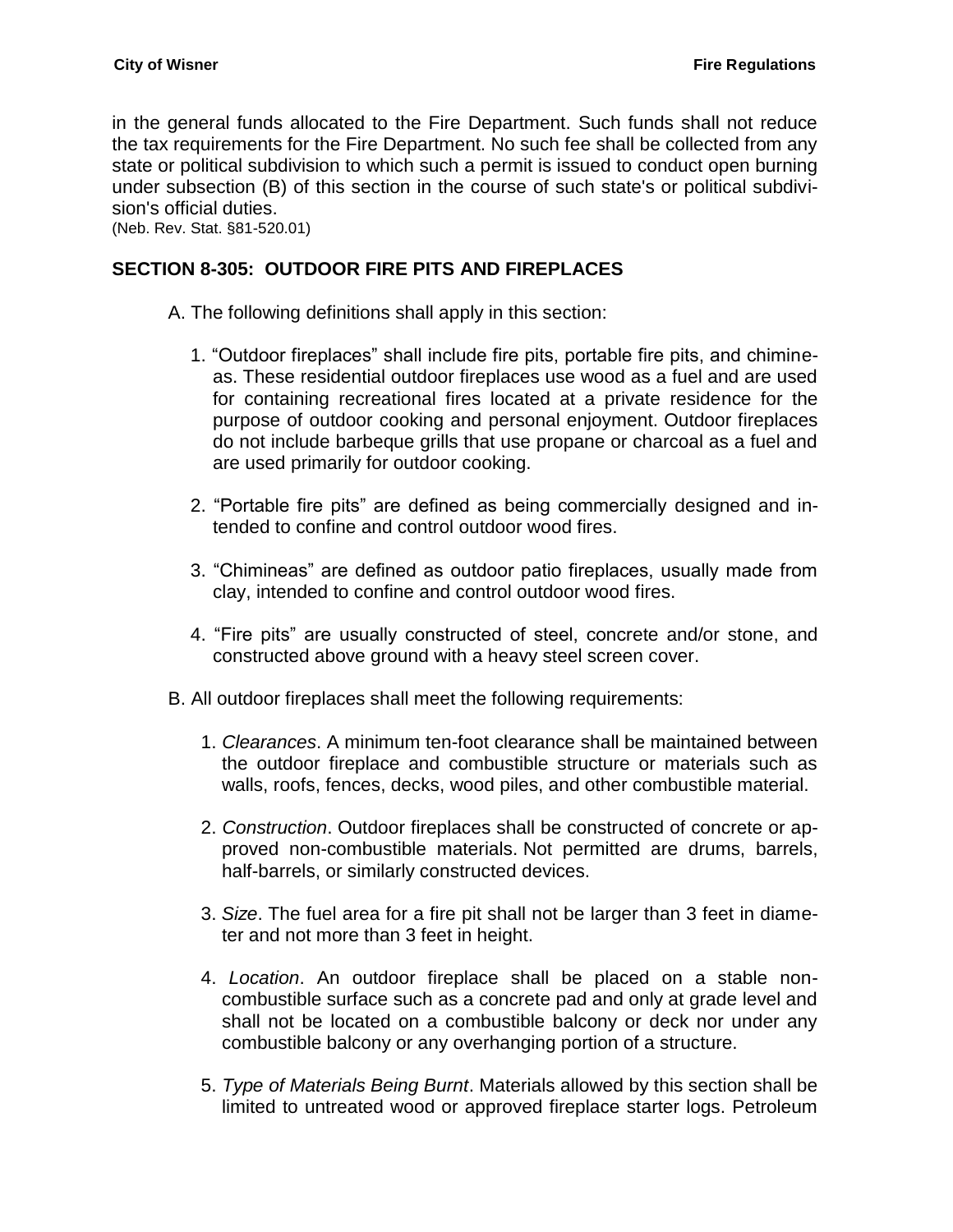products, rubbish, grass, leaves, cardboard, plastics, rubber, or any material that may flow out of the containment or cause excessive heat, smoke, or offensive smell shall not be permitted.

- 6. *Amount of Materials Being Burnt*. Users must (a) limit the amount of material being burnt to ensure the flames are confined inside the fuel area of the outdoor fireplace and the flames do not extend above the pit or into the chimney and (b) follow the manufacturer's recommendation on the maximum amount of fuel to be used at one time with the spark guard in place.
- 7. *Supervision*. Every outdoor fireplace shall be under constant supervision by at least one responsible person age 18 or older from the ignition of the fire until the fire is completely extinguished and embers are cooled so as to prohibit the fire from rekindling.
- 8. *Provisions for Protection*. A garden hose connected to a water supply or other approved fire extinguishing equipment shall be readily available for use.
- 9. *Weather Conditions*. Outdoor fireplaces shall not be operated when weather conditions are extremely dry.
- 10. *Hazard*. Outdoor fireplaces shall be completely extinguished and/or not be operated when breezes or winds are blowing which will cause smoke, embers, or other burning materials to be carried toward any building or other combustible materials. The fire chief or an authorized representative shall have the authority to require that use of the outdoor fireplace be immediately discontinued if such use is determined to constitute a hazardous condition to occupants of surrounding property.
- 11. *Nuisance to Neighbors*. Smoke from any outdoor fireplace shall not create a nuisance for neighboring property owners. The fire shall be extinguished immediately upon the complaint of any neighboring property owner of any smoke nuisance.
- 12. *Maintenance*. The owner is responsible to ensure proper maintenance and care is accomplished in accordance with manufacturer's instructions. At a minimum, the outdoor fireplace will be checked regularly for the appearance of cracks and other physical deterioration or loose parts. (Neb. Rev. Stat. §§17-549, 17-556, 81-520.01)

### <span id="page-10-0"></span>**SECTION 8-306: INSPECTIONS; VIOLATION NOTICE**

A. It shall be the duty of the fire chief, when directed to do so by the City Council, to inspect or cause to be inspected by a Fire Department officer, member, or some other official as often as may be necessary but no less than two times a year,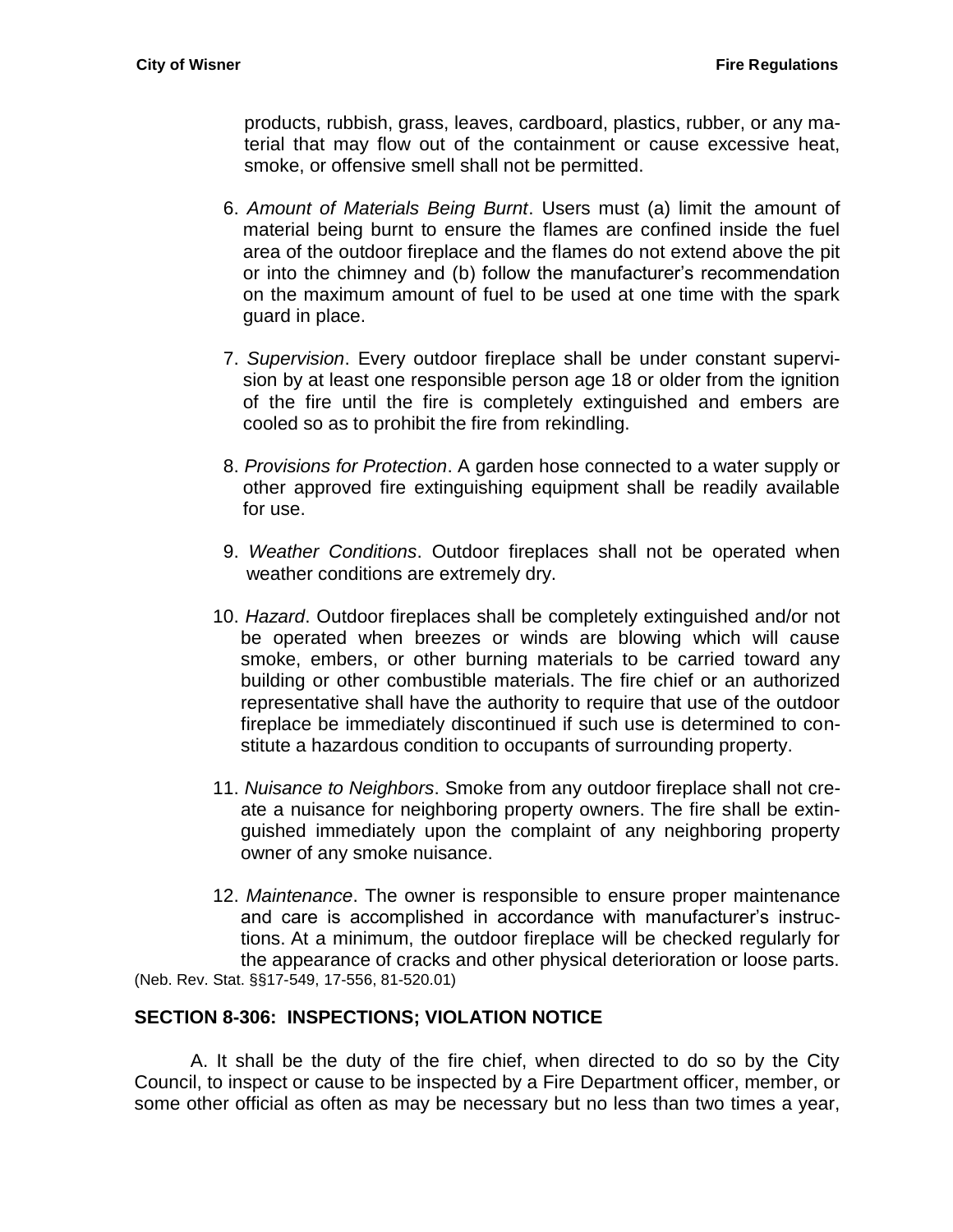all buildings, premises, and public thoroughfares, except the interiors of private dwellings, for the purpose of ascertaining and causing to be corrected any conditions liable to create a fire hazard. It shall be the duty of the owner, lessee, or occupant of any building or structure, except the interiors of private dwellings, to allow the fire inspector to inspect the structure for purposes of ascertaining and enumerating all conditions therein that are likely to cause fire or any other violations of the provisions of the city ordinances affecting the hazard of fire.

B. The inspection shall be of the storage, sale, and use of flammable liquids, combustibles, and explosives; electric wiring and heating; and the means and adequacy of exits in case of fire in schools, churches, hotels, halls, theaters, factories, hospitals, and all other buildings in which numbers of persons congregate from time to time for any purpose, whether publicly or privately owned; the design, construction, location, installation, and operation of equipment for storing, handling, and utilizing of liquefied petroleum gases, specifying the odorization of said gases and the degree thereof; and chemicals, prozylin plastics, nitrocellulose films, or any other hazardous material that may now or hereafter exist.

C. Upon the finding that any provisions set forth in this chapter have been violated, the fire chief shall notify, or cause to be notified, the owner, occupant, or manager of the premises where a violation has occurred. Notice may be made personally or by delivering a copy to the premises and affixing it to the door of the main entrance. Whenever it may be necessary to serve such an order upon the owner, the order may be served personally or by mailing a copy to the owner's last known post office address if the owner is absent from the jurisdiction.

D. Any such order shall be immediately complied with by the owner, occupant, or manager of the premises or building. The owner, occupant, or manager may, within five days after the order by the fire chief or his or her agent, appeal the order to the City Council, requesting a review. It shall be the duty of the council to hear the same within not less than five days nor more than ten days from the time when the request was filed in writing with the city clerk. The council shall then affirm, modify, or rescind the order as safety and justice may require and the decision shall then be final, subject only to any remedy which the aggrieved person may have at law or equity. The order shall be modified or rescinded only where it is evident that reasonable safety exists and that conditions necessitate a variance due to the probable hardship in complying literally with the order of the fire chief. A copy of any decision so made shall be sent to both the fire chief and the owner, occupant, or manager making the appeal.

(Neb. Rev. Stat. §81-512)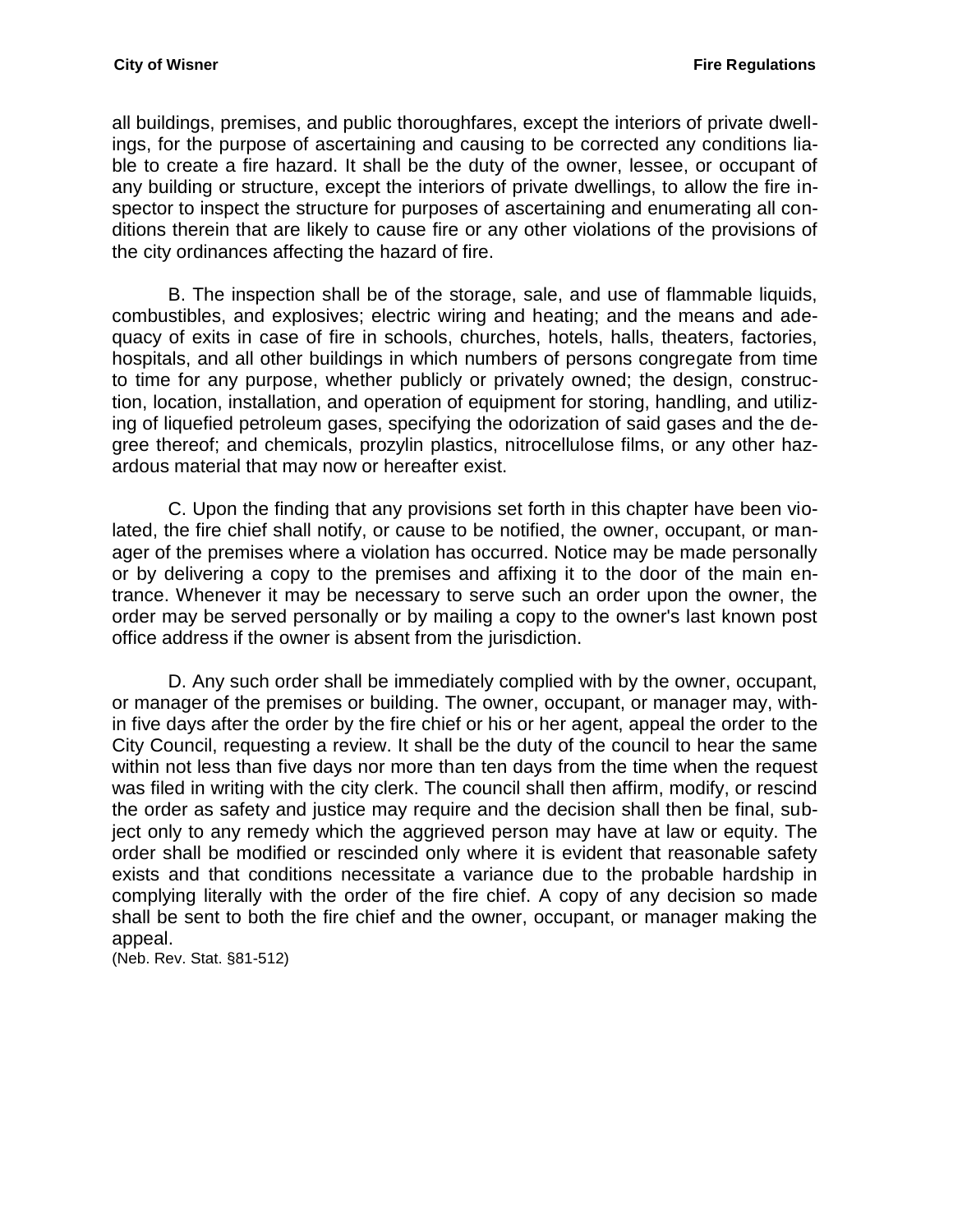# **Article 4 – Explosives; Poisonous and Flammable Gases**

### <span id="page-12-2"></span><span id="page-12-1"></span><span id="page-12-0"></span>**SECTION 8-401: EXPLOSIVES; STORAGE; REGISTRATION**

A. Any person, firm, or corporation storing or keeping dynamite, gunpowder, nitroglycerine, or other high explosives within the city for any period of time shall register such information with the city clerk 24 hours prior to being brought into the city. The clerk shall forward such information to the fire chief and to the City Council. Transfer of explosives to another individual within the city shall require the recipient to register the transfer and the new location of the explosives with the clerk. Also, moving explosives to a new location by the owner shall require registration of that fact to the clerk.

B. Any high explosives including dynamite, gunpowder, and nitroglycerine shall be stored in a proper receptacle which shall be closed at all times except when actually in use. Such concrete, metal, or stone receptacle shall not be located in any room where there is a flame or flammable materials. The area surrounding the storage facility shall be kept clear of rubbish, brush, dry grass, or trees for not less than 25 feet in all directions. Any other combustible materials shall be kept a distance of not less than 50 feet from outdoor storage facilities. (Neb. Rev. Stat. §§17-549, 17-556, 28-1213, 28-1229, 28-1233)

### <span id="page-12-3"></span>**SECTION 8-402: EXPLOSIVES; BULLETS**

Cartridges, shells, and percussion caps shall be kept in their original containers away from flame, flammable materials, and high explosives.

### <span id="page-12-4"></span>**SECTION 8-403: EXPLOSIVES; BLASTING PERMITS**

Any person wishing to discharge high explosives within the city must secure a permit from the City Council and shall discharge such explosives in conformance with its direction and under its supervision. In no case shall any person perform blasting operations unless operating under the direct supervision of a person in possession of a valid user's permit issued by the Nebraska State Patrol. (Neb. Rev. Stat. §§17-556, 28-1229)

### <span id="page-12-5"></span>**SECTION 8-404: POISONOUS OR FLAMMABLE GASES**

Any person, firm, or corporation desiring to store or keep in the city any form of poisonous or flammable gas or liquefied petroleum gas in excess of 100 gallons or to add to, enlarge, or replace any facility used for the storage of such gases must first get a permit from the City Council, which shall require the name of the gas, the place of storage, and the amount of gas stored. If permission is granted, the council shall prescribe such rules, regulations, and precautionary actions as it may deem necessary. (Neb. Rev. Stat. §17-549)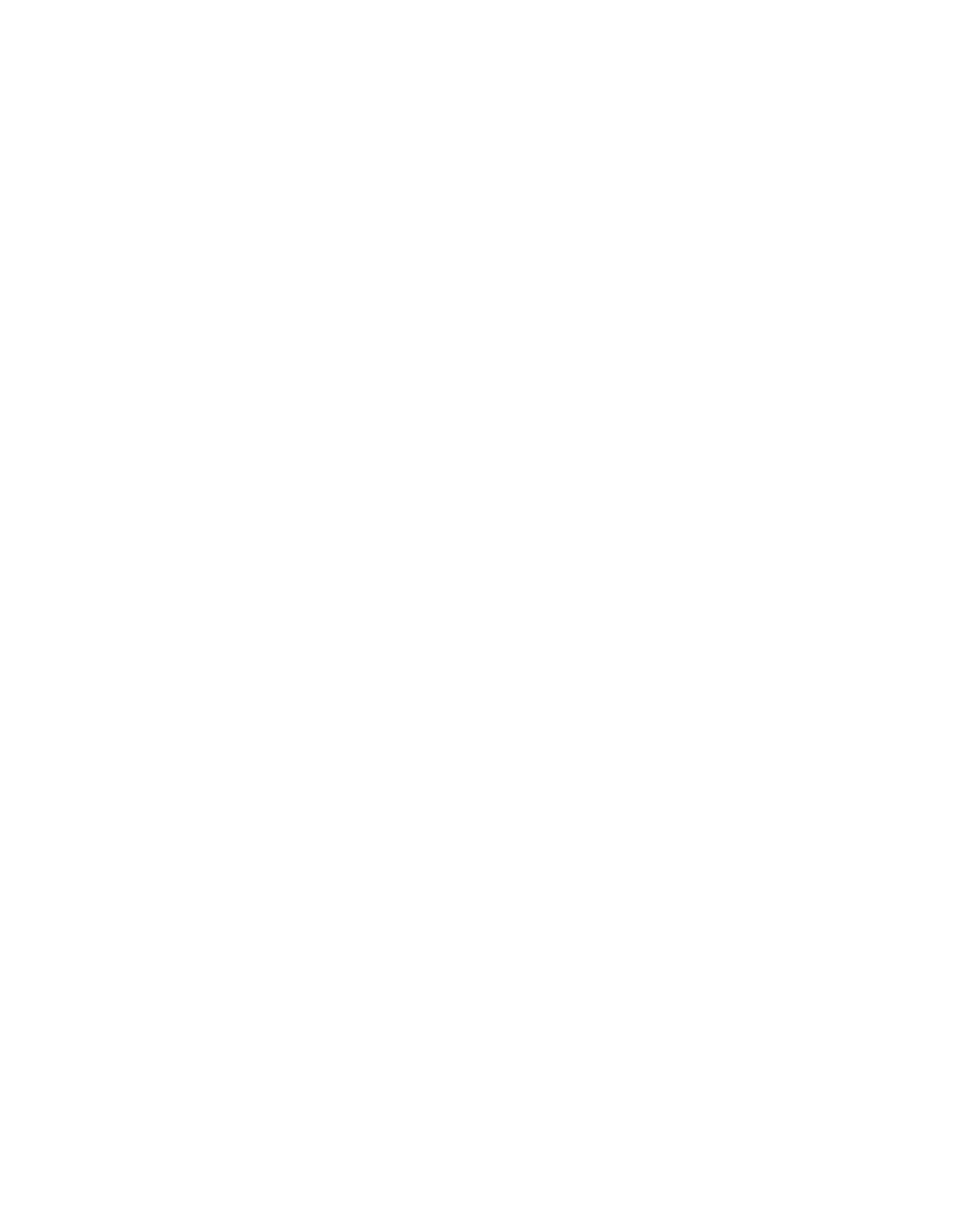# **Article 5 – Fireworks**

## <span id="page-14-1"></span><span id="page-14-0"></span>**SECTION 8-501: REGULATION OF USE, SALE, POSSESSION**

The use, sale, offer for sale, and possession of permissible fireworks in the city as defined by Neb. Rev. Stat. §28-1241 shall be governed and regulated by Neb. Rev. Stat. §§28-1241 to 28-1252, including any and all amendments thereto, together with any rules and regulations adopted by the state fire marshal for the enforcement of said sections.